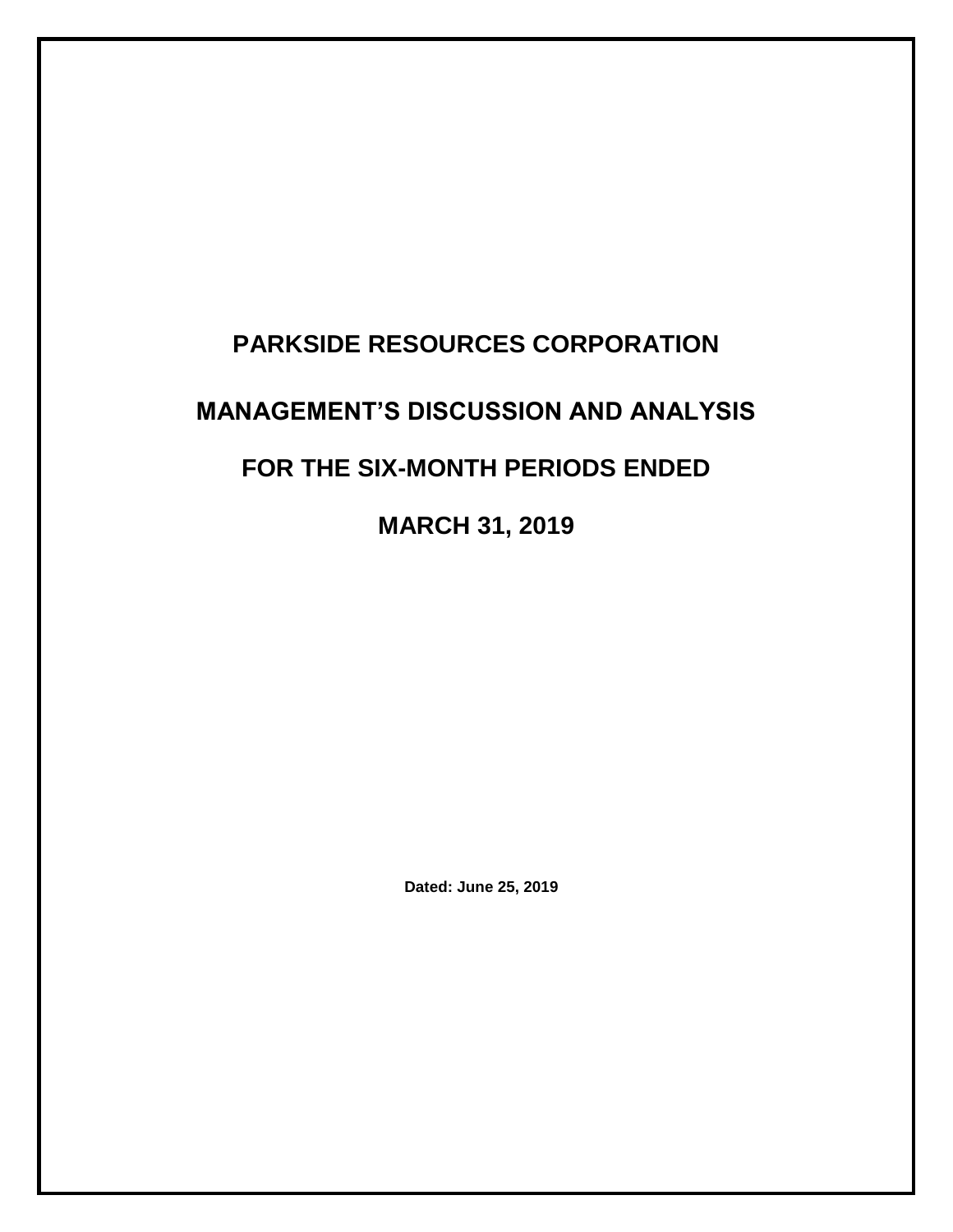# **Introduction**

The following discussion and analysis, prepared as June 25. 2019, should be read together with the audited financial statements for period ended September 30, 2018 and the interim unaudited financial statements for the period ended March 31, 2019 and the related notes attached thereto. This MD&A was written to comply with the requirements of National Instrument 51-102 – Continuous Disclosure Obligations. This discussion should be read in conjunction with the audited annual financial statements of the Company for the year ended September 30, 2018, together with the notes thereto. Results are reported in Canadian dollars, unless otherwise noted. The Company's financial statements and the financial information contained in this MD&A are prepared in accordance with International Financial Reporting Standards ("IFRS") as issued by the International Accounting Standards Board ("IASB") and interpretations of the IFRS Interpretations Committee ("IFRIC"). The unaudited condensed interim financial statements have been prepared in accordance with International Accounting Standard 34, Interim Financial Reporting. Accordingly, they do not include all of the information required for full annual financial statements required by IFRS. Information contained herein is presented as of September 30, 2018, unless otherwise indicated.

For the purposes of preparing this MD&A, management, in conjunction with the Board of Directors, considers the materiality of information. Information is considered material if: (i) such information results in, or would reasonably be expected to result in, a significant change in the market price or value of Parkside common shares; (ii) there is a substantial likelihood that a reasonable investor would consider it important in making an investment decision; or (iii) it would significantly alter the total mix of information available to investors. Management, in conjunction with the Board of Directors, evaluates materiality with reference to all relevant circumstances, including potential market sensitivity.

Further information about the Company and its operations can be obtained from the offices of the Company or from [www.sedar.com.](http://www.sedar.com/)

The March 31, 2019 Financial Statements and Management Discussion & Analysis were approved by the Audit Committee of Parkside Resources Corporation on June 25, 2019.

# **Description of Business**

# **General**

The Company was incorporated on November 21, 2005 by Certificate of Incorporation and Notice of Articles pursuant to the provisions of the Business Corporations Act of the Province of British Columbia.

The head office of the Company is located at 6 Beaufield Avenue, Toronto, Ontario, M4G 3R3. The registered and records office of the Company is located at 6 Beaufield Avenue, Toronto, Ontario M4G 3R3.

The Company has no subsidiaries or affiliates.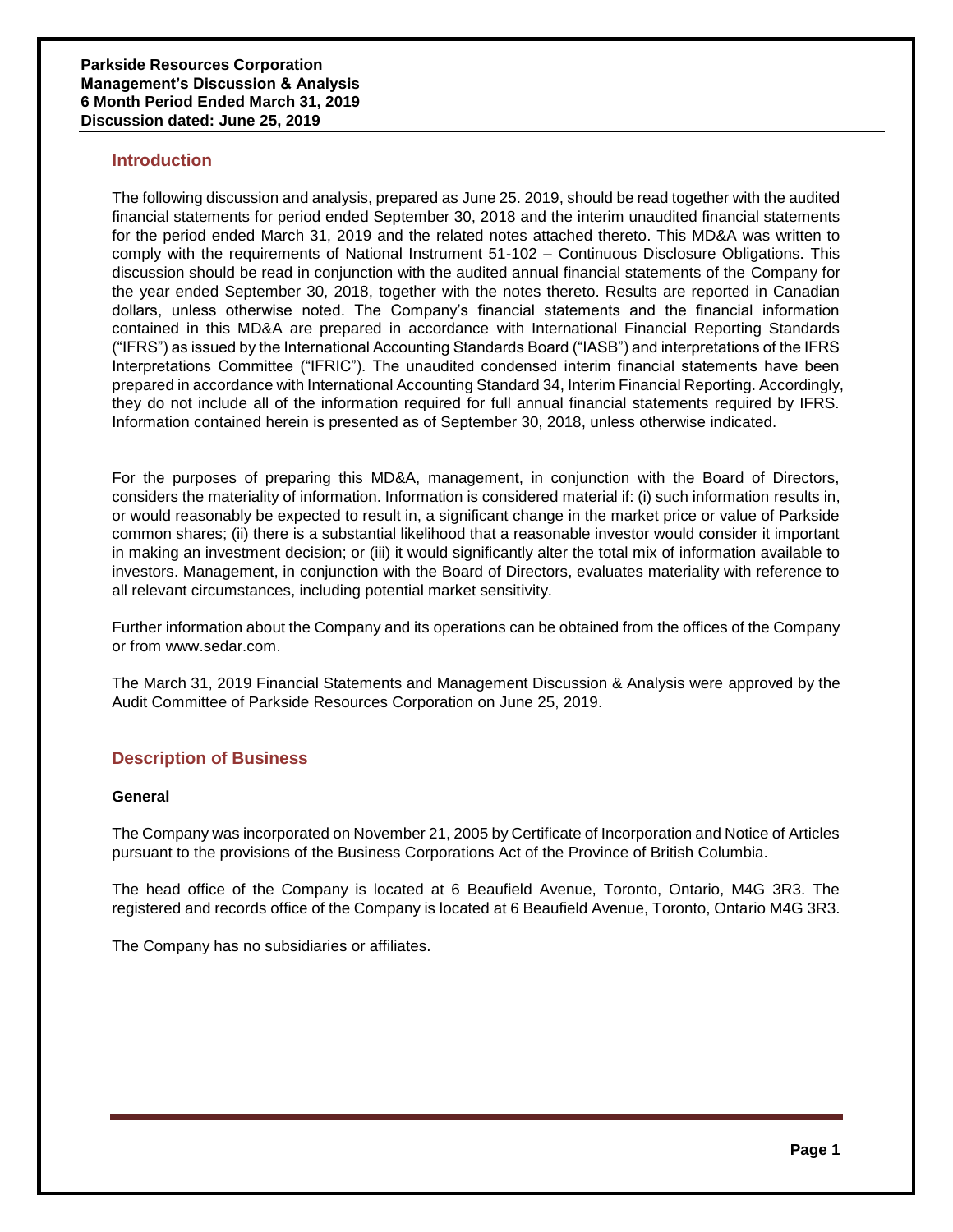# **History**

In March 2011 the Company entered into an option agreement to acquire a 60% interest in the Forester Lake Gold Property from Benton Resources Corp. ("BTC") based on making the following:

- a) cash payments to BTC totaling \$50,000:
	- i) \$15,000 on closing of the option agreement (paid March 2011);
	- ii) \$15,000 on the first anniversary of the option agreement (paid March 2012), and;
	- iii) \$20,000 on the second anniversary of the option agreement (paid June 2013).
- b) expending a minimum of \$300,000 in exploration expenditures on the property over three (3) years, with a minimum of \$100,000 in each twelve (12) month period following the option agreement.
- c) issuing a total of 1,000,000 common shares to BTC (issued in April 2011).

On June 20, 2013 the Company provided notice to BTC that it has fulfilled its obligations regarding the Forester Lake Gold Property and exercised the initial option to acquire an initial 60% interest in the property under the option and joint venture agreement dated March 7, 2011.

The Forester Lake Gold Property is located approximately 100km north of Pickle Lake, Ontario and roughly 35km southeast of Goldcorp's Musselwhite Gold Mine. It is positioned at the southeast extent of the North Caribou Greenstone Belt. According to BTC's website, this ground was acquired due to its location and geophysical similarities to the Musselwhite Gold mine. In addition, historic drilling intersected gold mineralization grading up to 16.2 g/t over 0.5m, 12.3 g/t over 1.5m and 13 g/t over 0.9m. In 2013 the Company completed a nine hole 1,200 metre drill program. All nine holes intersected anomalous gold mineralization with the most significant intervals being 4.49 grams per tonne (gpt) of Au (gpt Au) over 5.07 metres, including 7.67 gpt Au over 2.85 metres, and 24.93 gpt Au over 0.60 metres in Hole #8 (FOR-13-8) in "Area 1" of the drill program. The results are the best ever received for any drill program on the Forester Lake Gold Property with the highest grade interval being 24.93 gpt Au over 0.60 metres and the widest interval being 5.07 metres grading 4.49 gpt Au.

# **Corporate Events undertaken during the fiscal quarter ending March 31, 2019**

1. During the period the Company completed the audited financial statements for the fiscal years of 2015, 2016, 2017and 2018. In addition the corporate tax returns for those years were completed and filed.

# **Overall Performance**

# **Six-month period ended March 31, 2019 compared to the six-month period ended March 31, 2018**

During the six-month period ended March 31, 2019 the Company incurred a loss of \$8,531 (2018: \$3,000) and loss per share of \$0.00 (2018: \$0.00).

The Company did not earn any revenues during the period.

Total Assets as of March 31, 2019 were \$39,387, equivalent to \$3,687 as of September 30, 2018.

Liabilities totaled \$15,186 as of March 31, 2019 compared to \$461,758 at September 30, 2018. The decrease was a result of shares issued for debt in the quarter.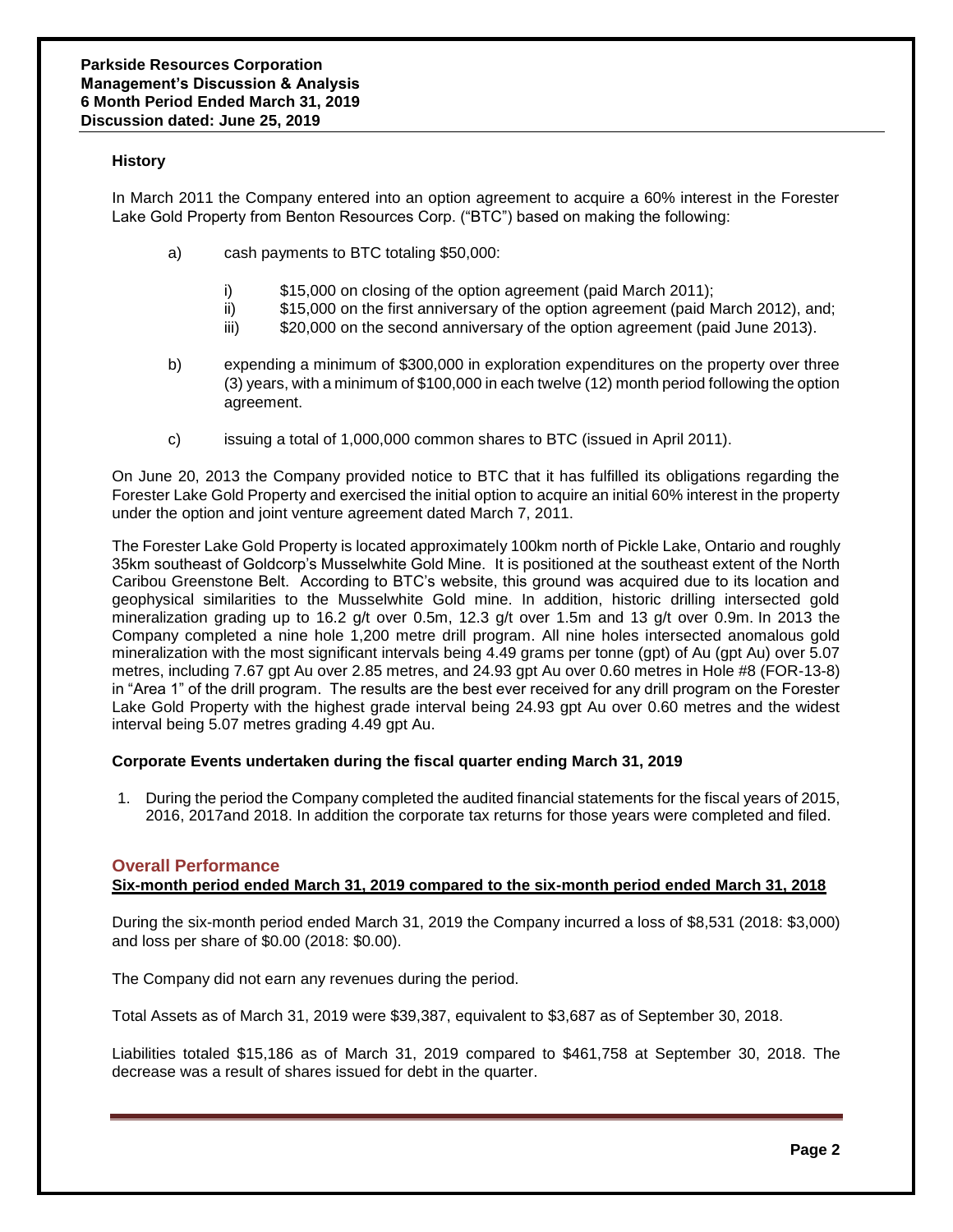Shareholders' Equity as of March 31, 2019 was \$24,201 compared to a deficiency of \$458,071 **at** September 30, 2018. The increase in Equity was a result of shares issued in the quarter for cash (\$60,00) and debt (\$430,803).

Cash Flow Used By Operating Activities during the six month period ended March 31, 2019 was \$24,300 (2018: -\$Nil). Cash Flow Used By Investing Activities was \$nil (2018: \$nil). Cash Flow provided by Financing Activities was \$60,000 (due to the shares issued for cash) (2018:\$nil).

# **Summary of Quarterly Results**

The following table presents selected financial information of the Company for the eight most recently completed quarters.

| For the quarter<br>ended                                                             | March 31,<br>2019<br>\$ | Dec. 31<br>2018<br>\$ | Sept. 30<br>2018<br>\$ | June 30<br>2018<br>\$ | Mar. 31<br>2018<br>\$ | Dec. 31<br>2017<br>\$ | Sept.30<br>2017<br>\$ | June 30<br>2017 |
|--------------------------------------------------------------------------------------|-------------------------|-----------------------|------------------------|-----------------------|-----------------------|-----------------------|-----------------------|-----------------|
| Total<br>revenues                                                                    |                         |                       |                        |                       |                       |                       |                       |                 |
| <b>Net</b><br>income<br>(loss)                                                       | (5,031)                 | (3,500)               | 116,869                |                       |                       | (1,500)               | (4,502)               |                 |
| Income (Loss)<br>share<br>per<br>$\overline{\phantom{a}}$<br>basic<br>and<br>diluted | (0.00)                  | (0.00)                | 0.004                  |                       |                       | (0.00)                | (0.00)                |                 |

# **Results of Operations for the Three Months Ended March 31, 2019 Compared to the Three Months Ended March 31, 2018.**

# **Net Loss**

During the three month period ended March 31, 2019 the Company incurred a loss of \$5,031 (2018: \$1,500) and loss per share of \$0.00 (2018: \$0.00).

Expenses for the three month period ended March 31, 2019 totaled \$5,031 (2018: \$1,500), consisting of Office and General expenses of \$2,500 (2018:\$nil) and Professional fees of \$2,000 (2018:\$1,500) and old accounts payable written off in the amount of \$531.

# **Liquidity and Capital Resources**

The activities of the Company, principally the acquisition and exploration of properties prospective for minerals, are financed through the completion of equity transactions such as equity offerings and the exercise of stock options and warrants. There is no assurance that future equity capital will be available to the Company in the amounts or at the times desired by the Company or on terms that are acceptable to it, if at all. See "Risk Factors" below.

The Company has no operating revenues and therefore must utilize its current cash reserves, funds obtained from the exercise of warrants and stock options and other financing transactions to maintain its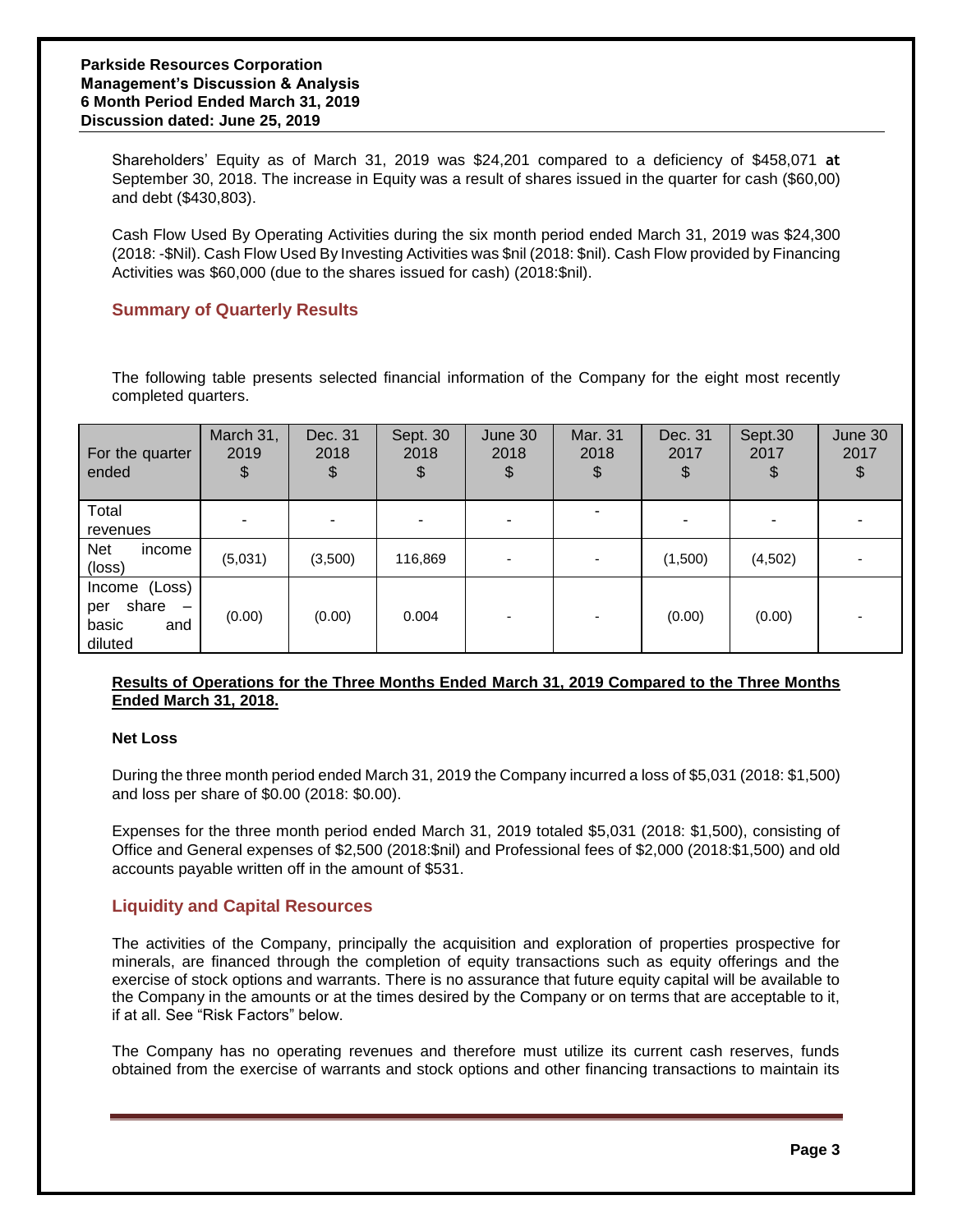capacity to meet ongoing operating activities. As December 30, 2018, the Company had 30,892,731 common shares issued and outstanding, 200,000 warrants and 300,000 options outstanding.

At March 31, 2019, the Company had cash of \$35,700 (2018 - \$nil), and HST receivable of \$3,686 (2018: \$3,686). Amounts payable and other liabilities were \$15,186 compared to \$446,503 compared to \$461,758 at September 20, 2018. The decrease was as a result of debt settled through the issuance of 86,160,600 common shares at \$0.005 per share for debt totaling \$430,803.

Total assets as of March 31, 2019 were \$39,387 compared to \$3,687 at September 30, 2018.

The Company's liquidity risk from financial instruments is minimal as excess cash is held in current bank accounts.

The Company has no source of revenue and does not have sufficient cash resources to meet its administrative overhead or maintain its mineral investments. In order to meet future expenditures and cover administrative and exploration costs beyond that point, the Company will need to raise additional financing. There can be no assurance that adequate funding will be available in the future, or under terms favourable to the Company. See "Risk Factors" below.

|                              | March 31, 2019   | Sept 30, 2018 |
|------------------------------|------------------|---------------|
| Working capital (deficiency) | $$24,200$ \, \$  | (458, 072)    |
| Deficit                      | $(3,442,882)$ \$ | (3,434,351)   |

# **Related Party Transactions**

During the six months ended March 31, 2019 and 2018, the Company paid or accrued the following amounts to related parties:

|                          |                              | Three months ended<br>December 31, |       |  |
|--------------------------|------------------------------|------------------------------------|-------|--|
| <b>Related party</b>     | <b>Item</b>                  | 2019                               | 2018  |  |
| Key management personnel | Management fees (i)          | <b>Snil</b>                        | \$nil |  |
|                          | Share-based payments (i)(ii) | \$nil                              | \$nil |  |

The Company had the following related party transactions during the periods presented:

- (i) During the six months ended March 31, 2019, management fees of \$nil (2018 \$nil) were paid.
- (ii) To the knowledge of the directors and officers of the Company as of March 31, 2019 5,000,000 common shares or 3.88% of the outstanding shares of the Company were held by Benton Resources Inc. Other related parties owned an aggregate of 90,160,600 common shares representing 69.87% of the shares. These holdings can change at any time at the discretion of the owners.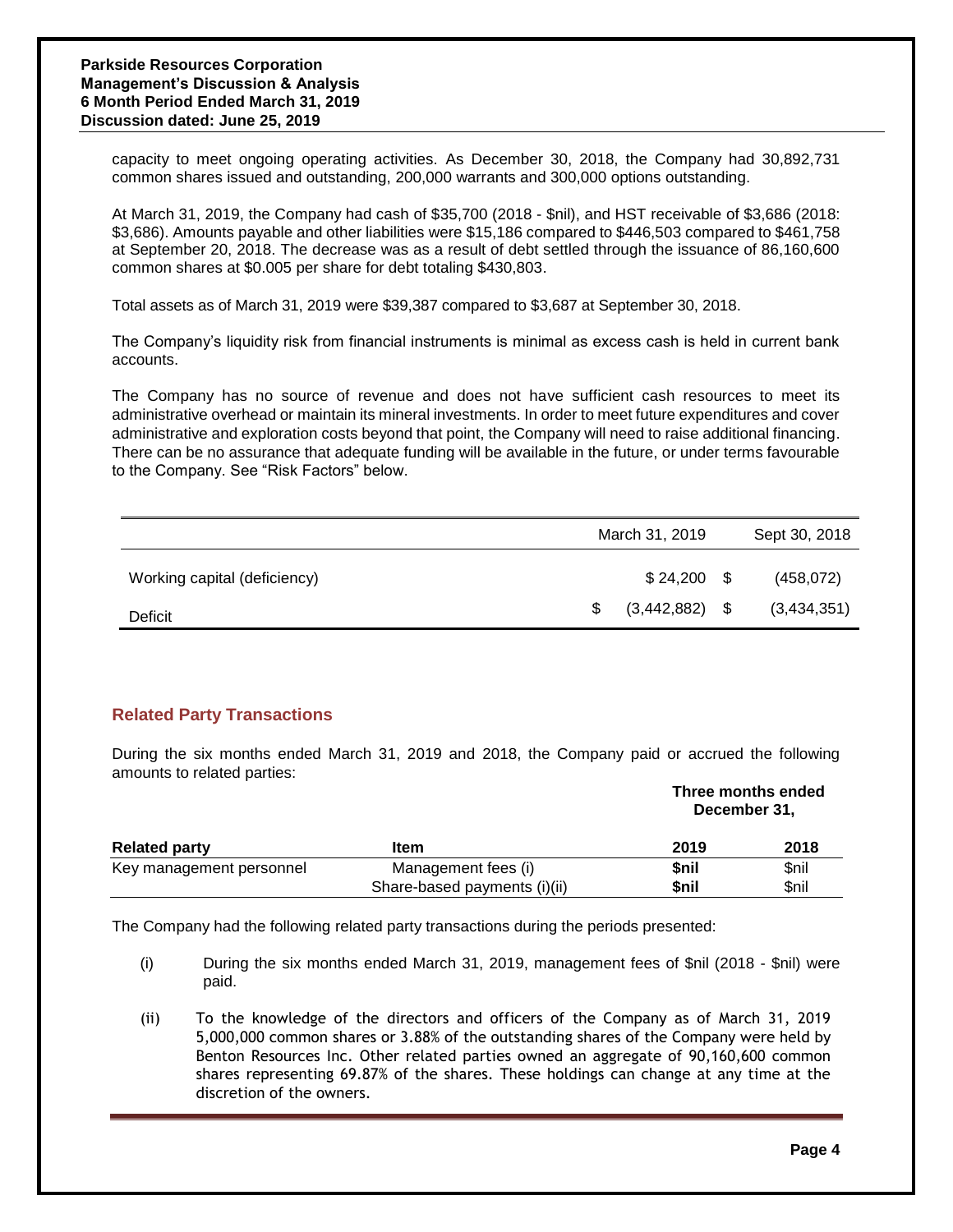The above noted transactions are in the normal course of business and are measured at the exchange amount, as agreed to by the parties, and approved by the Board of Directors in strict adherence to conflict of interest laws and regulations.

# **Management of Capital**

The Company manages its capital with the following objectives:

- to ensure sufficient financial flexibility to achieve the ongoing business objectives including funding of future growth opportunities, and pursuit of accretive acquisitions; and
- to maximize shareholder return.

The Company monitors its capital structure and makes adjustments according to market conditions in an effort to meet its objectives given the current outlook of the business and industry in general. The Company may manage its capital structure by issuing new shares, repurchasing outstanding shares, adjusting capital spending, or disposing of assets. The capital structure is reviewed by management and the Board of Directors on an ongoing basis.

The Company considers its capital to be equity, comprising share capital, warrants, other reserves and deficit, which at March 31, 2019, totaled \$24,201 (September 30, 2018 – (\$458,071)).

The Company manages capital through its financial and operational forecasting processes. The Company reviews its working capital and forecasts its future cash flows based on operating expenditures, and other investing and financing activities. The forecast is updated based on activities related to its mineral properties. Selected information is provided to the Board of Directors. The Company's capital management objectives, policies and processes have remained unchanged during the period ended March 31, 2019. The Company is not subject to any external capital requirements.

# **Share Capital**

As of March 31, 2019 the Company had issued and outstanding: 129,053,331 common shares and 300,000 stock options.

As of June 25, 2019, the date of this MD&A, the Company had issued and outstanding: 129,053,331 common shares, nil share purchase warrants, and nil stock options.

# **Options**

As of March 31, 2019, the Company had an aggregate of 300,000 stock options issued. The exercise price for the options is \$0.05.

The following table reflects the actual stock options issued and outstanding as of March 31, 2019:

|                    |            | <b>Exercise</b> | contractual options vested options |                        |                |
|--------------------|------------|-----------------|------------------------------------|------------------------|----------------|
| <b>Expiry date</b> | $price($)$ | life (years)    | outstanding                        | (exercisable) unvested |                |
| April 7, 2019      | 0.05       | 0.02            | 300,000                            | 300,000                |                |
|                    |            |                 | 300,000                            | 300,000                | $\blacksquare$ |

The weighted average fair value of all the options granted during the period ended March 31, 2019 is \$nil (2018 - \$nil).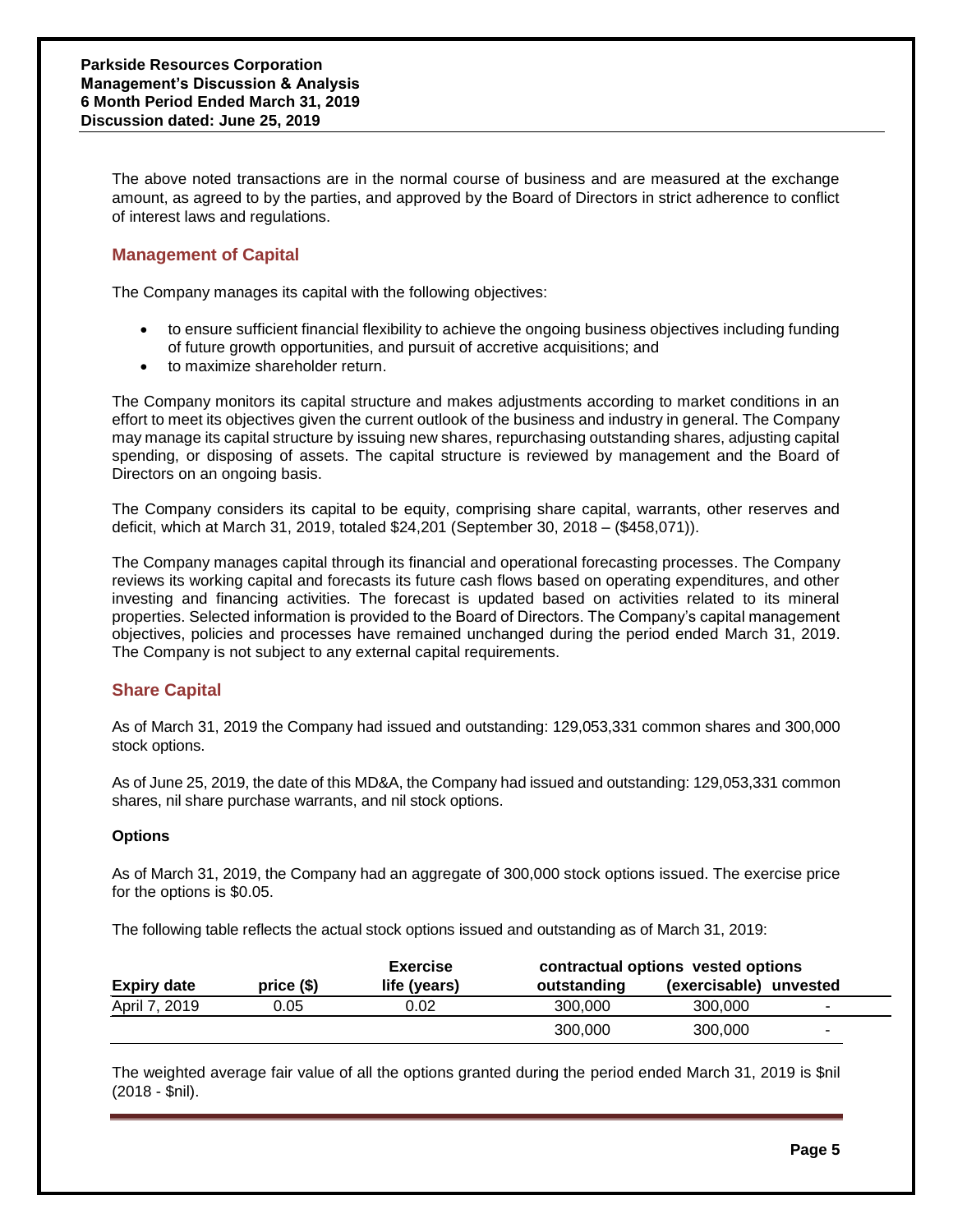| Options outstanding for the Company as at the date of this MD&A were as follows: |             |                 |                                    |                                 |  |  |
|----------------------------------------------------------------------------------|-------------|-----------------|------------------------------------|---------------------------------|--|--|
|                                                                                  |             | <b>Exercise</b> | contractual options vested options |                                 |  |  |
| <b>Expiry date</b>                                                               | price $(§)$ | life (years)    | outstanding                        | (exercisable) unvested          |  |  |
| N/A                                                                              | N/A         | N/A             | N/A                                | N/A<br>$\overline{\phantom{a}}$ |  |  |

# **Recent accounting Pronouncements**

IFRS 9, Financial Instruments ("IFRS 9"): IFRS 9 was issued by the IASB in October 2010 and will replace IAS 39, Financial Instruments: Recognition and Measurement ("IAS 39"). IFRS 9 uses a single approach to determine whether a financial asset is measured at amortized cost or fair value, replacing the multiple rules in IAS 39. The approach in IFRS 9 is based on how an entity manages its financial instruments in the context of its business model and the contractual cash flow characteristics of the financial assets. Most of the requirements in IAS 39 for classification and measurement of financial liabilities were carried forward unchanged to IFRS 9. The new standard also requires a single impairment method to be used, replacing the multiple impairment methods in IAS 39. IFRS 9 is effective for annual periods beginning on or after January 1, 2018. Earlier adoption is permitted. The Company is in the process of assessing the impact of this pronouncement.

IFRS 16 - Leases (IFRS 16), Leases was issued by the IASB in January 2016 and is effective for accounting periods beginning on or after 1 January 2019. The new standard will replace IAS 17 'Leases' and will eliminate the classification of leases as either operating leases or finance leases and, instead, introduce a single lessee accounting model. The Standard provides a single lessee accounting model, specifying how leases are recognized, measured, presented and disclosed. The Company is currently assessing the financial and operational impact of this standard.

# **Financial Instruments**

# Fair Value of Financial Instruments

The Company is required to disclose information about the fair value of its financial assets and liabilities. Fair value estimates are made at the financial position reporting dates, based on relevant market information and information about the financial instrument. These estimates are subjective in nature and involve uncertainties in significant matters of judgment and therefore cannot be determined with precision. Changes in assumptions could significantly affect these estimates.

The Company's financial instruments recognized in the unaudited condensed interim statement of financial position consist of cash, short-term investment and current liabilities. The fair value of these financial instruments approximate their carrying value due to the short maturity or current market rate associated with these instruments.

# Risk and Uncertainty

The Board of Directors has overall responsibility for the establishment and oversight of the Company's risk management framework. The Board has implemented and monitors compliance with risk management policies. The Company's risk management policies are established to identify and analyze the risks faced by the Company, to set appropriate risk limits and controls and to monitor risks and adherence to market conditions in relation to the Company's activities.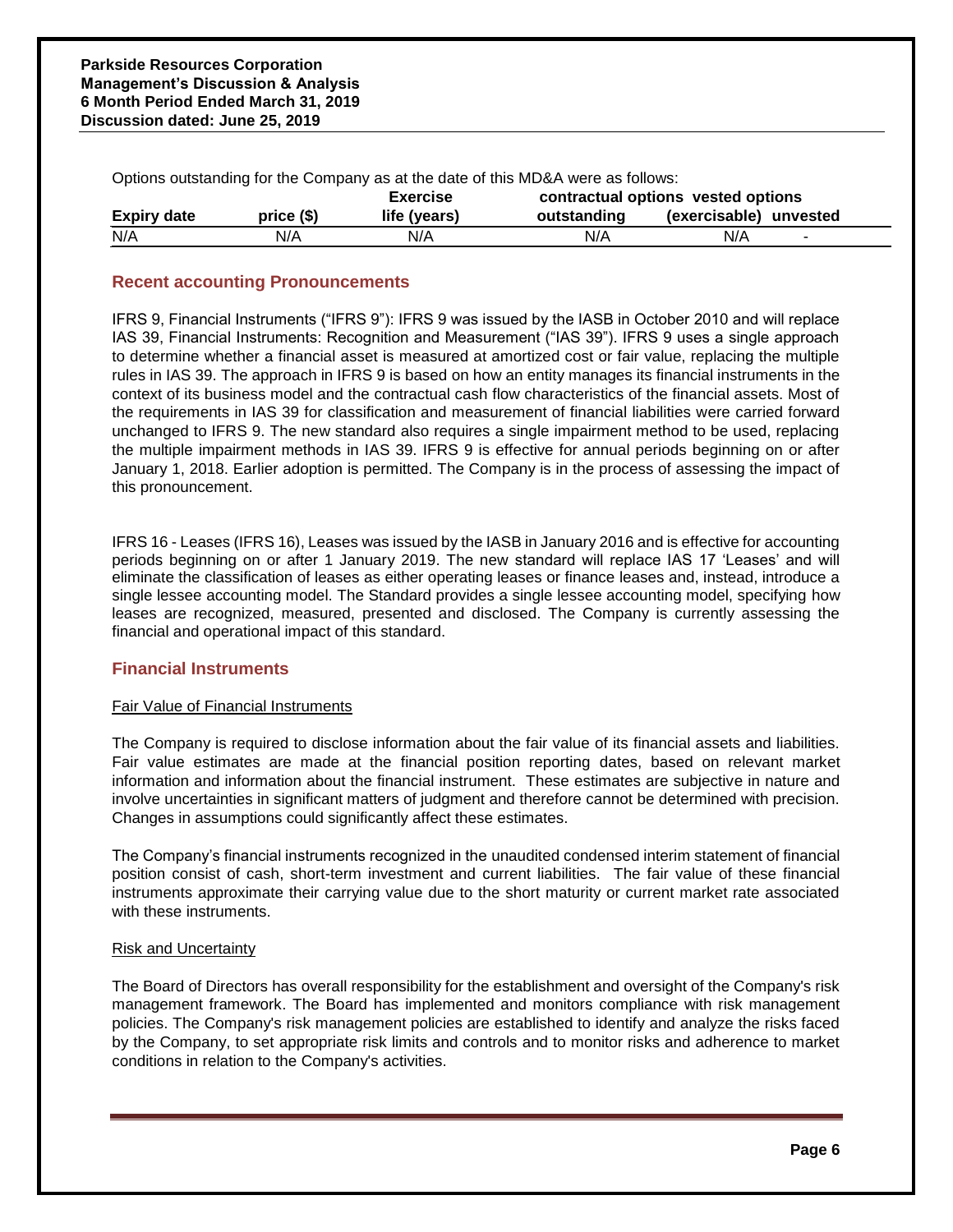Unless otherwise noted, it is management's opinion that the Company is not exposed to significant interest, currency, or credit risks arising from the financial instruments.

The Company's financial instruments are exposed to certain financial risks, including currency, credit, liquidity risk and interest rate risk.

## *Currency Risk*

The Company is exposed to currency risk on financial instruments denominated in United States ("US") currency. Management actively monitors movements in foreign currency to mitigate exposure to significant foreign currency losses.

#### *Credit Risk*

Credit risk is the risk of an unexpected loss if a customer or third party to a financial instrument fails to meet its contractual obligations. All of the Company's cash and short-term investment is held through a large Canadian financial institution with a high investment grade rating.

#### *Liquidity Risk*

Liquidity risk is the risk that the Company will not be able to meet its financial obligations as they become due. As at March 31, 2019, the Company's cash balance was \$35,700, which was not sufficient to meet estimated obligations. The Company continues to seek capital to fund working capital and its exploration and development projects. There is no assurance that additional funding will be available. Liquidity risk is therefore considered high.

#### *Interest Rate Risk*

The Company has no cash and short-term investment balances and no interest-bearing debt at March 31, 2019. Cash and short-term investment are subject to floating interest rates. As such, the Company does not have significant interest rate risk.

# **Outlook**

The Company routinely evaluates various business development opportunities which could entail acquisitions and / or divestitures.

The Company continues to monitor its spending and will amend its plans and budgets based on exploration results and expectations of being able to obtain additional funds as and when required.

# **Risk Factors**

An investment in the securities of the Company is highly speculative and involves numerous and significant risks. Only investors whose financial resources are sufficient to enable them to assume such risks and who have no need for immediate liquidity in their investment should undertake such investment. Prospective investors should carefully consider the risk factors that have affected, and which in the future are reasonably expected to affect, the Company and its financial position.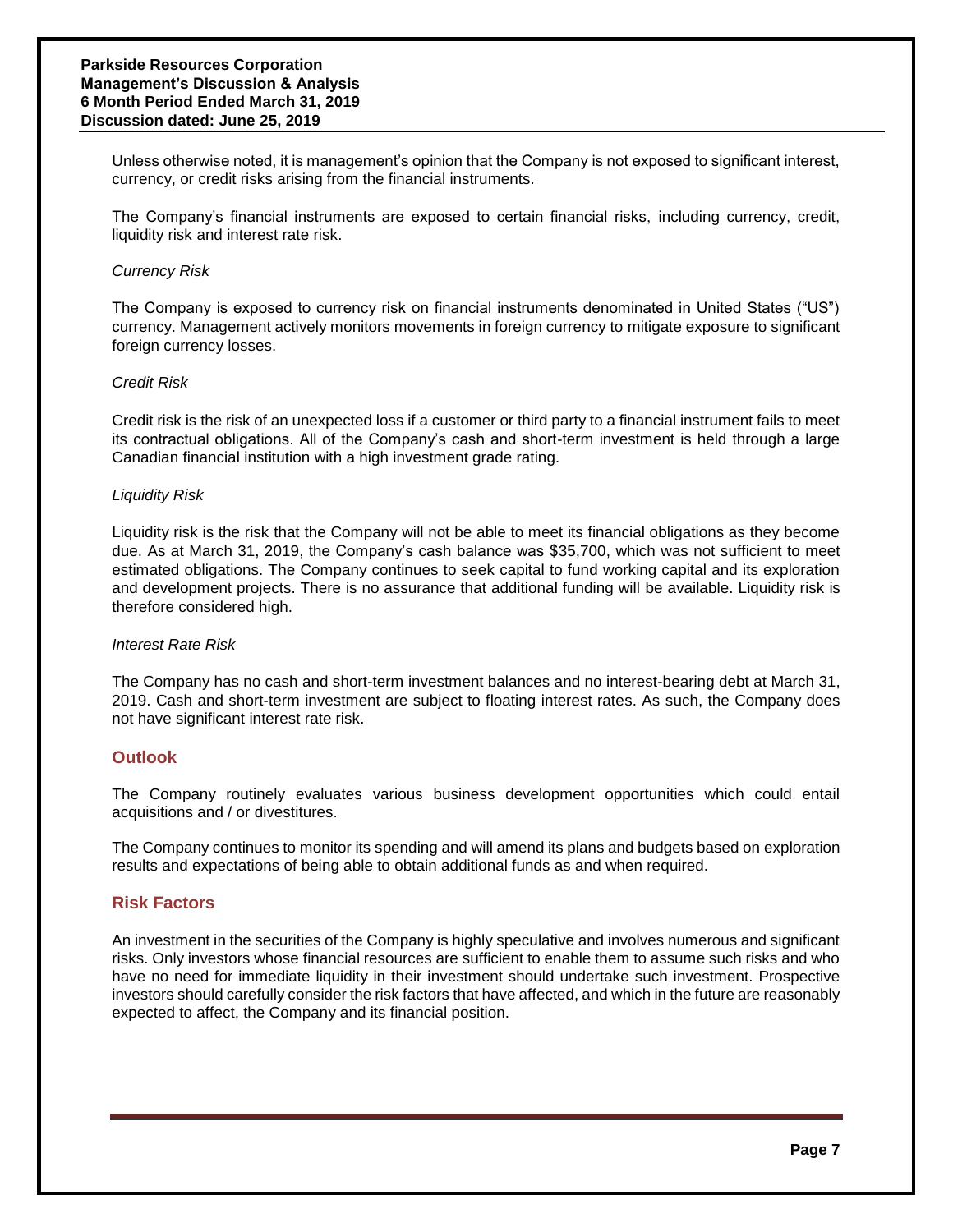## Exploration, Development and Production Risks

Mineral exploration involves a high degree of risk and there is no assurance that expenditures made on future exploration by the Company will result in new discoveries of mineralization. It is difficult to project the costs of implementing an exploration program due to the inherent uncertainties of drilling in unknown formations, and other issues.

#### Insurance

The Company's involvement in mineral resource exploration may result in the Company becoming subject to liability for pollution, property damage, personal injury or other hazards. The Company has in place Commercial General Liability insurance and Director's and Officer insurance in accordance with industry standards to address such risks, such insurance has limitations on liability that may not be sufficient to cover the full extent of such liabilities.

# Prices, Markets and Marketing of Commodities

Mineral resource commodities whose prices are determined based on world demand, supply and other factors, all of which will be beyond the control of the Company. World prices for commodities have fluctuated widely in recent years. Any material decline in prices could result in a reduction of revenues.

#### Substantial Capital Requirements; Liquidity

Management of the Company anticipates that it will make substantial capital expenditures for the acquisition, exploration and development of mineral resources. The Company may have limited ability to expand the capital necessary to undertake or complete future drilling programs.

# Environmental Risks

All phases of the mineral resource exploration business present environmental risks and hazards and are subject to environmental regulation pursuant to a variety of international conventions, national, provincial and municipal laws and regulations

#### Reliance on Operators and Key Employees

The Company will be dependent on contractors for the timing of activities related to such properties and will largely be unable to direct or control the activities of these firms. In addition, the success of the Company will be largely dependent upon the performance of its management and key employees.

#### Conflicts of Interest

Certain of the directors and officers of the Company will be engaged in, and will continue to engage in, other business activities on their behalf and on behalf of other companies and, a result of these and other activities, such directors and officers of the Company may become subject to conflicts of interest.

# Permits and Licenses

The operations of the Company may require licenses and permits from various governmental authorities. There can be no assurance that the Company will be able to obtain all necessary licenses and permits that may be required to carry out exploration and development of its projects.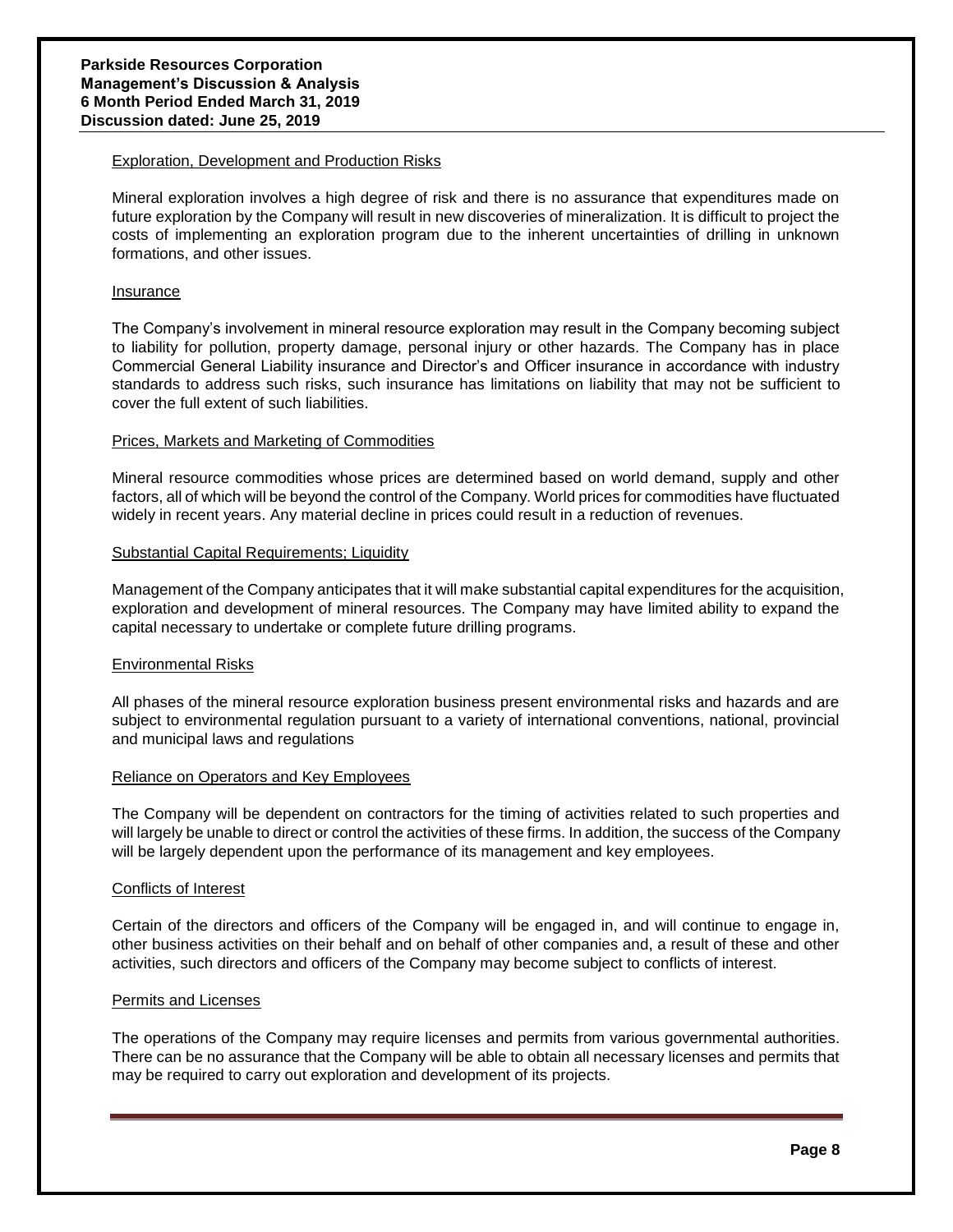#### Additional Funding Requirements

The Company's cash flow from its mineral resources, if developed, may not be sufficient to fund its ongoing activities at all times. From time to time, the Company may require additional financing in order to carry out its exploration and development activities. Failure to obtain such financing on a timely basis could cause the Company to forfeit its interest in certain properties, miss certain acquisition opportunities and reduce or terminate its operations.

#### Issuance of Debt

From time to time the Company may enter into transactions to acquire assets or the shares of other Companies. These transactions may be financed partially or wholly with debt, which may increase the Company's debt levels above industry standards. Neither the Company's articles nor its by-laws limit the amount of indebtedness that the Company may incur.

# Availability of Drilling Equipment and Access Restrictions

Mineral exploration activities are dependent on the availability of drilling and related equipment in the particular areas where such activities will be conducted. Demand for such limited equipment or access restrictions may affect the availability of such equipment to the Company and may delay exploration activities.

#### Industry Conditions

The mineral resource industry is subject to extensive controls and regulations governing its operations imposed by legislation enacted by various levels of government and with respect to pricing and taxation of commodities by agreements among the governments of Canada, Alberta, British Columbia and Saskatchewan, all of which should be carefully considered by investors in the sector.

# Duty to Consult First Nations Communities

Beginning November 1, 2012, new rules under Ontario's Mining Act will take effect. These changes reflect key components of the modernized Mining Act that was passed in 2009 to promote mineral exploration and development in a manner that recognizes Aboriginal and treaty rights, is more respectful of private landowners and minimizes the impact of mineral exploration and development on the environment.

# **International Financial Reporting Standards**

The financial statements of the Company and related Management discussion and Analysis for the current period have been prepared in accordance with International Financial Reporting Standards ("IFRS") and should be read in conjunction with the Company's audited annual financial statements for the year ended September 30, 2018.

# **Off-Balance Sheet Arrangements**

The Company does not have any off-balance sheet arrangements.

# **Additional Information**